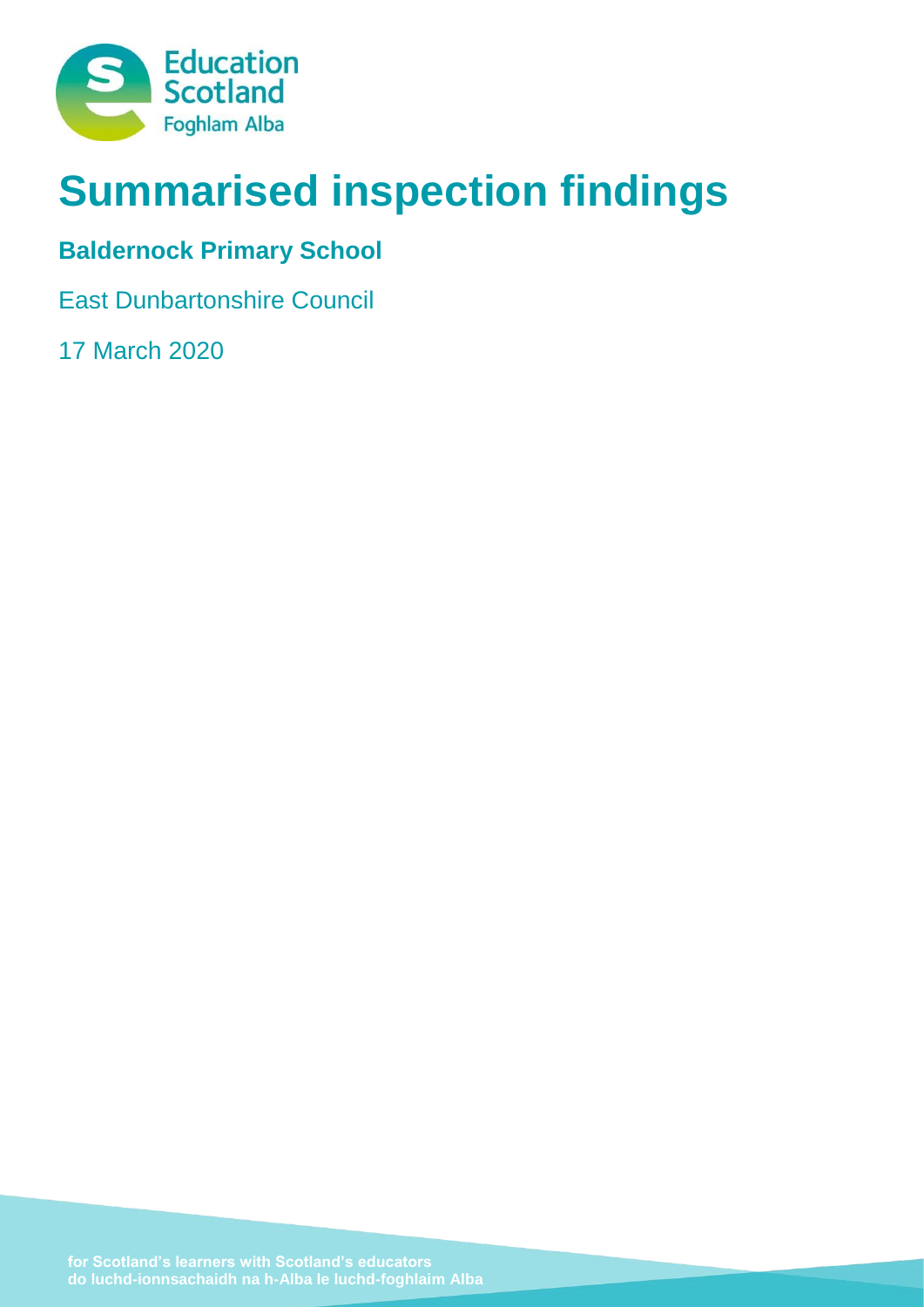## Key contextual information

Baldernock Primary School is a non-denominational school which serves the communities of Baldernock, Balmore and Torrance. The current roll of the school is 50 children.

## **1.3 Leadership of change very good** This indicator focuses on collaborative leadership at all levels to develop a shared vision for change and improvement which is meaningful and relevant to the context of the school within its community. Planning for continuous improvement should be evidence-based and linked to effective self-evaluation. Senior leaders should ensure the need for change is well understood and that the pace of change is appropriate to ensure the desired positive impact for learners. The themes are:  $\blacksquare$  developing a shared vision, values and aims relevant to the school and its community  $\blacksquare$  strategic planning for continuous improvement

- implementing improvement and change
- $\blacksquare$  Parents, partners, children and staff have agreed recently the vision, values and aims of the school through a successful consultation process. The school's vision statement reflects the values of working together, respecting others and pursuing excellence. These values underpin positive relationships and support children's work in school very effectively. The headteacher and staff create a strong awareness of these values across the school. These serve as a focus to develop the school's ambition for its children. As planned, the headteacher and staff should continue to embed rights based learning across the curriculum, to develop further children's understanding of the UN Convention on the Rights of the Child (UNRC) and how it informs their learning.
	- The headteacher is very well respected in the community. She has a clear focus on the wellbeing of the children and this underpins her relationships with parents, staff and children. The leadership team communicate very effectively the school's agreed vision. The headteacher encourages close, collegiate working and highly-effective ongoing professional development with staff. As a result of this, staff are very motivated. They work well together to ensure continuous school improvement. Along with the principal teacher, the headteacher is highly visible in supporting staff in class, working very well with groups and individual children, to enrich the learning experiences. All of this activity, is helping and enabling staff to meet children's needs and inform their approaches to children's learning.
- $\blacksquare$  All staff work very well together and are committed to bringing about improvement to the school. The school improvement planning focuses on agreed areas for development and matches well with the school's ambition. Staff, parents and children are becoming more involved in setting school priorities. Together, they are developing further ways to contribute appropriately to school improvement processes and regular evaluation of the school's work.
- $\blacksquare$  Teachers take on important leadership roles which are successfully linked to the school improvement plan. New members of staff are encouraged to take on distributed leadership roles across the school, for example, in autism support and outdoor learning. Teachers are implementing learning from professional learning activities they have undertaken well to improve pedagogy across the school. They work very effectively as a team to share professional learning and expertise. They should continue further to build whole school approaches to learning and teaching, including a digital learning strategy, to ensure consistency in children's progress.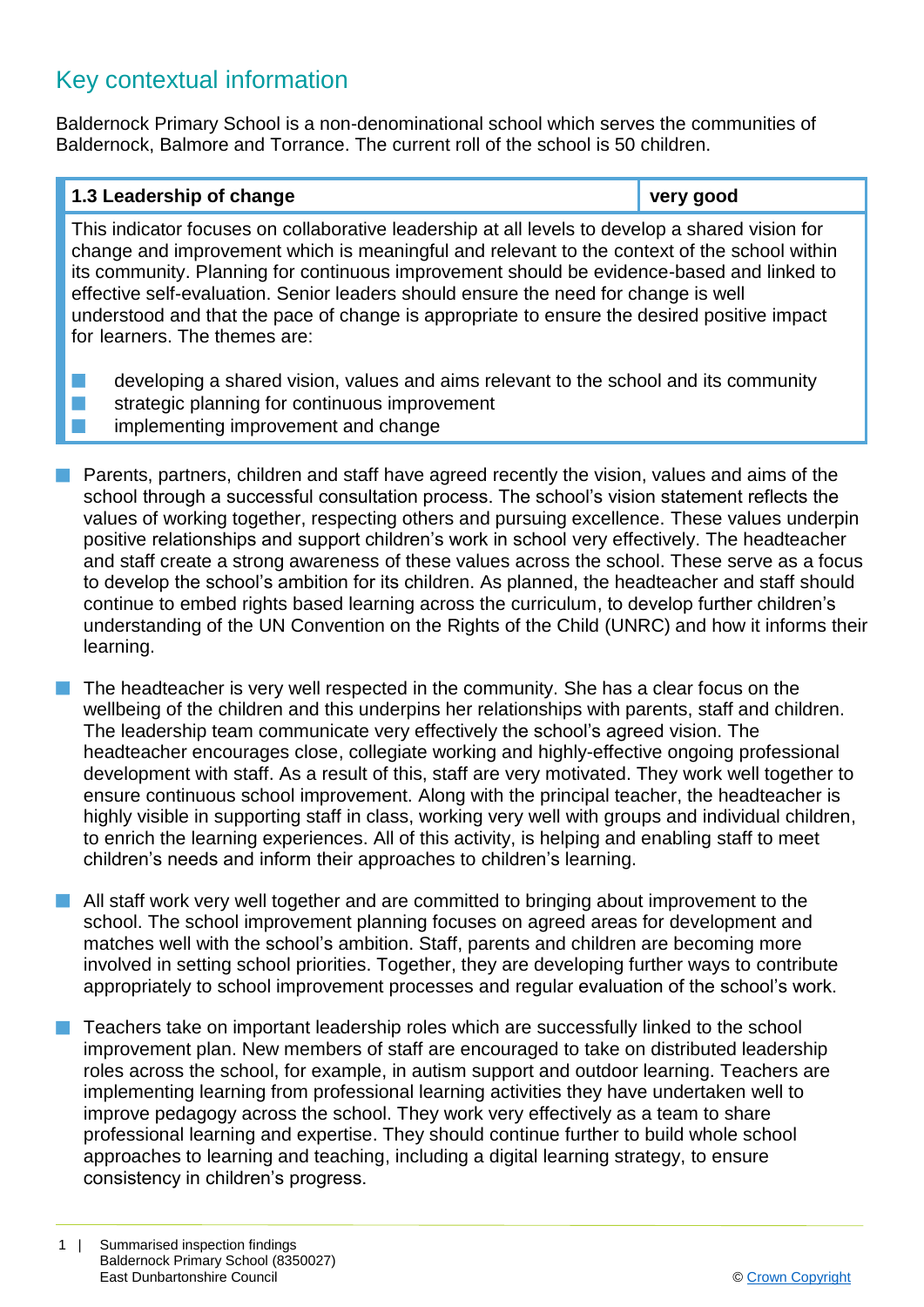- $\blacksquare$  Children discuss the school improvement planning priorities regularly at school assembly. They are increasingly involved in taking roles and responsibilities across the school. Children in each of the multi-stage classrooms are making use of 'How Good Is OUR School?' (HGIOS?) to support their role in school self-evaluation. They are developing leadership skills and learning to work cooperatively together. Children are developing responsibility and achieving success through their leadership in school through various ways. They take responsibility as school leaders as house captains, junior road safety officers and as numeracy and playground buddies. Children contribute effectively to aspects of school life in these leadership roles.
- n The senior leadership team has an established annual calendar of quality assurance activities which support teachers to improve both the quality of children's work and professional practice in learning, teaching and assessment. The senior leadership team review appropriately teachers' planning and sample children's work. The headteacher and the small staff team plan well together on a monthly basis. This helps and allows the leadership team to support and challenge staff at the planning stage, which supports children's progress and identifies their next steps in learning. The leadership team work well with staff to bring about raised expectations and attainment through regular professional dialogue.
- $\blacksquare$  The headteacher and staff continue to build effective partnerships and relationships with parents to support children across the school. The leadership team has broadened the ways in which staff consult with parents and partners.
- n Parents are being involved in school improvement through, for example, a recent consultation on homework policy. The leadership team should continue to develop further a consistent approach to communication which supports children, parents and partners to continue to support the school in its self-evaluation and continuous improvement processes. Parents comment favourably on the distinct context of the school and what it offers their children.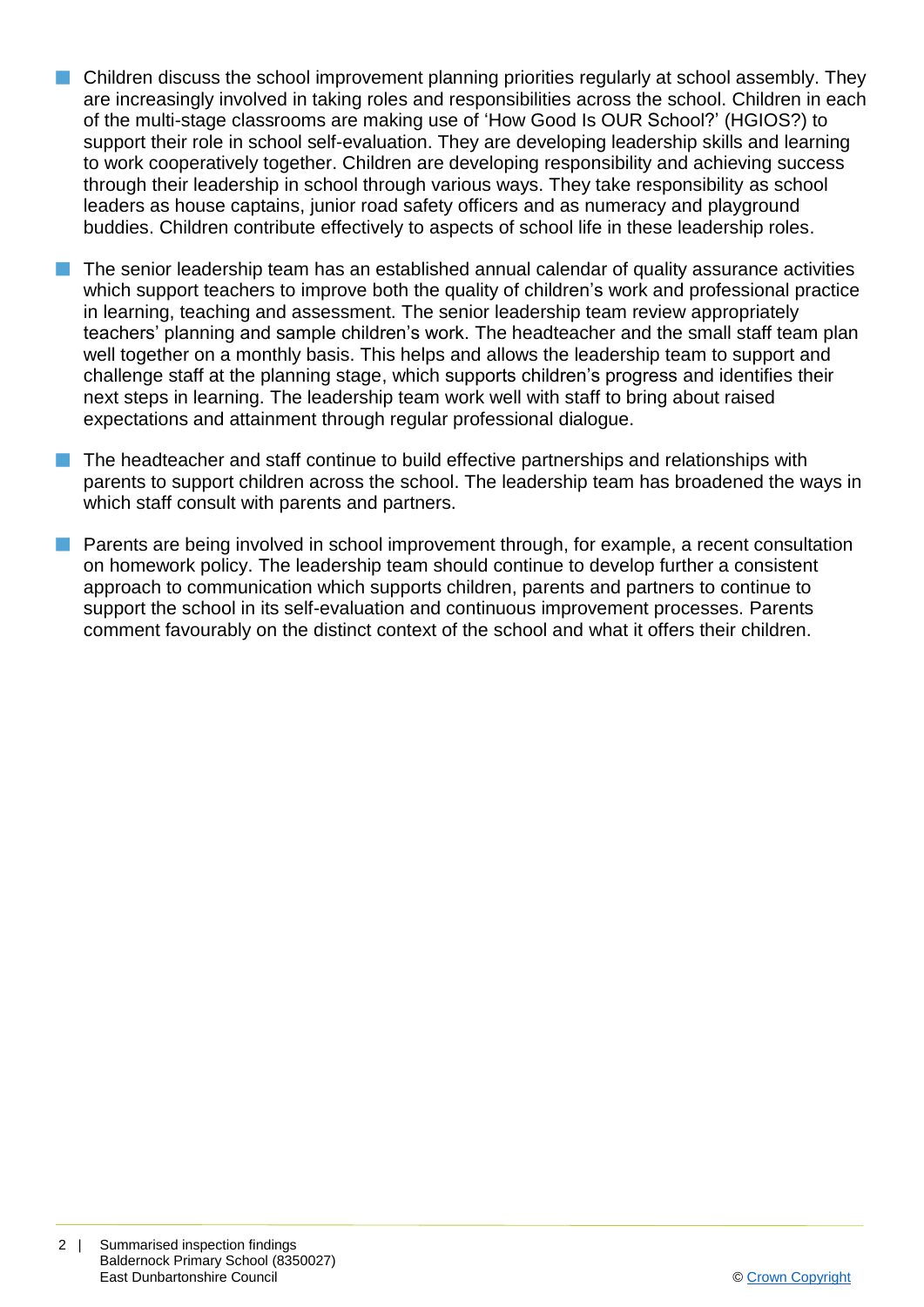| 2.3 Learning, teaching and assessment | <b>µ</b> good |
|---------------------------------------|---------------|
|---------------------------------------|---------------|

This indicator focuses on ensuring high-quality learning experiences for all children and young people. It highlights the importance of highly skilled staff who work with children, young people and others to ensure learning is motivating and meaningful. Effective use of assessment by staff and learners ensures children and young people maximise their successes and achievements. The themes are:

- $\blacksquare$  learning and engagement
- $\blacksquare$  quality of teaching
- effective use of assessment
- planning, tracking and monitoring
- $\blacksquare$  Relationships across the school are caring and positive between staff and children and amongst children. The school values of working together, respecting others and pursuing excellence support a safe, secure and welcoming environment for children to learn. Staff and children continue to develop successfully an understanding of children's rights through an accreditation scheme. Almost all children work well together and their behaviour is very good in and out of the classroom.
- **n** Children enjoy their lessons in class and outdoors and respond positively to well-planned and organised learning experiences. In most lessons, staff plan learners' experiences well to meet children's needs. Almost all teachers provide clear instructions. They explain tasks well. Staff and children participate enthusiastically in a range of activities to develop children's health and wellbeing.

 $\blacksquare$  Overall, the quality of teaching across the school is good. There are positive examples of learning and teaching and staff continue to develop ways of working together to provide quality-learning experiences. Teachers use differentiation well, showing awareness of different levels of individual need within multi-stage classes. Most children are involved in planning learning experiences. Teachers share the purpose of learning with the children and discuss and agree with them how the learning will be successful. Children articulate and describe effectively their learning experiences. Teachers develop questioning well in most classes and children engage and interact positively with teachers. There is scope for children to become more aware of the skills they are developing and how to improve their work. Staff have made a good start to developing children's skills in leading their own learning.

- Children use digital technology well across the school to enhance their learning. They are developing effectively their skills in using laptop computers and digital devices which support and enhance their learning in a range of curricular areas, across the school. Teachers use new resources well in technology and educational software to support children's learning.
- n Teachers are engaging in moderation activities with one another to develop their understanding and professional judgements of Curriculum for Excellence levels level in literacy and numeracy.Teachers use the National Benchmarks and a variety of assessments, including Scottish National Standardised Assessments to support their professional judgements of children's achievement of Curriculum for Excellence levels. The headteacher gathers this data to monitor children's progress in learning. As result of this, teachers are meeting the needs of the children well and raising attainment. Across the school, staff plan effectively to meet the needs of all the children. Teachers are positive about their approaches to planning and are developing learning experiences which are targeted more effectively at the children. As a result of this, support staff are deployed effectively to assist individual children as well as groups and specific classes.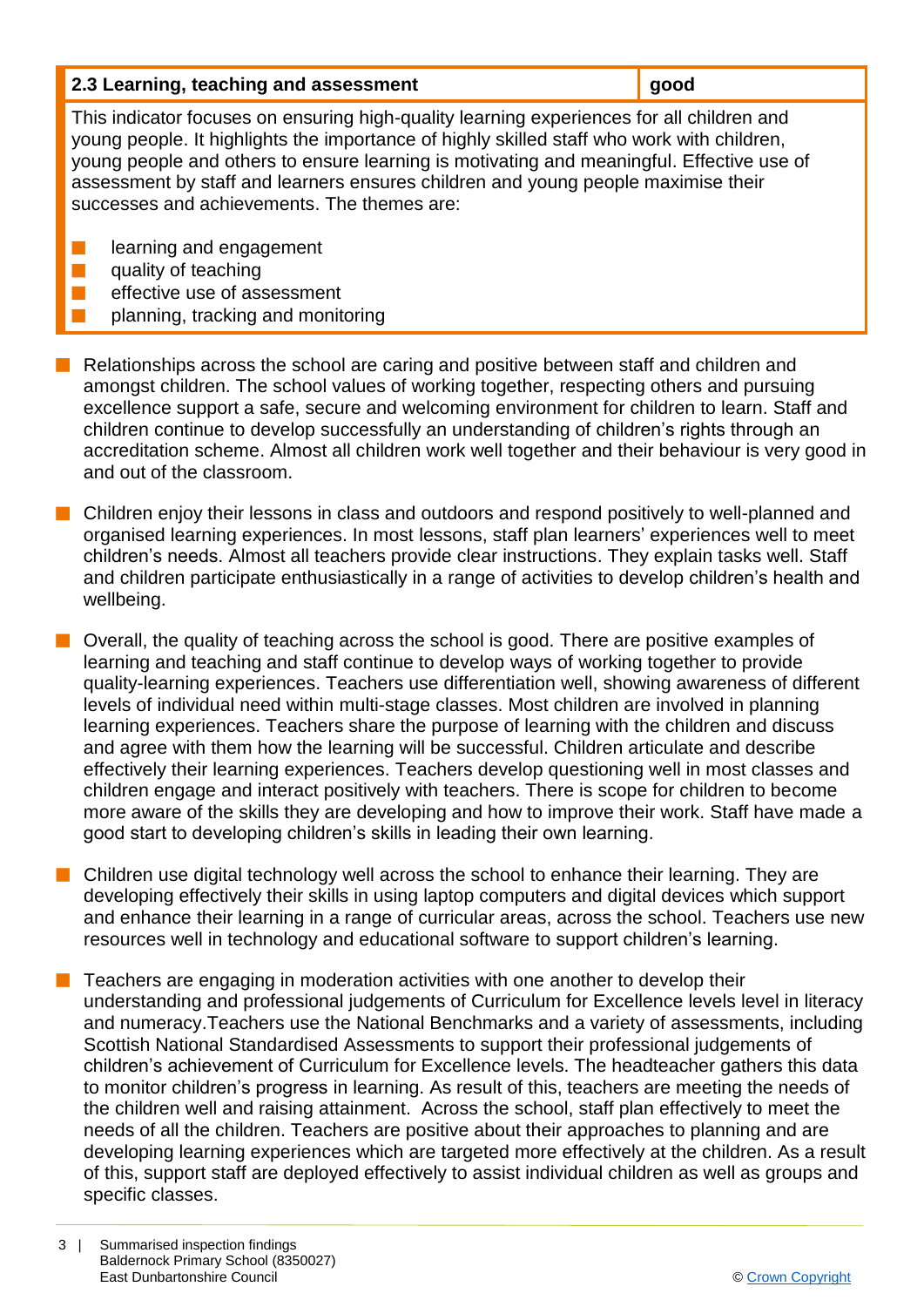- **n** Across the school, learning and assessment strategies support children's learning to both check children's understanding and identify their progress in learning. As a result, teachers ensure that breadth and challenge are set at the appropriate level for the children. Teachers use formative and summative assessment well and with consistency across the school. The leadership team should develop further opportunities for children to assess their own work and that of others at their stage, to develop further their understanding.
- $\blacksquare$  Teaching staff track children's progress daily in class to ensure this informs teaching and learning. The leadership team use an established tracking system which informs the pace of learning and monitors effectively children's progress. As a result, staff have an overview of the children's progress across the school which helps them plan appropriate interventions and next steps for individual children.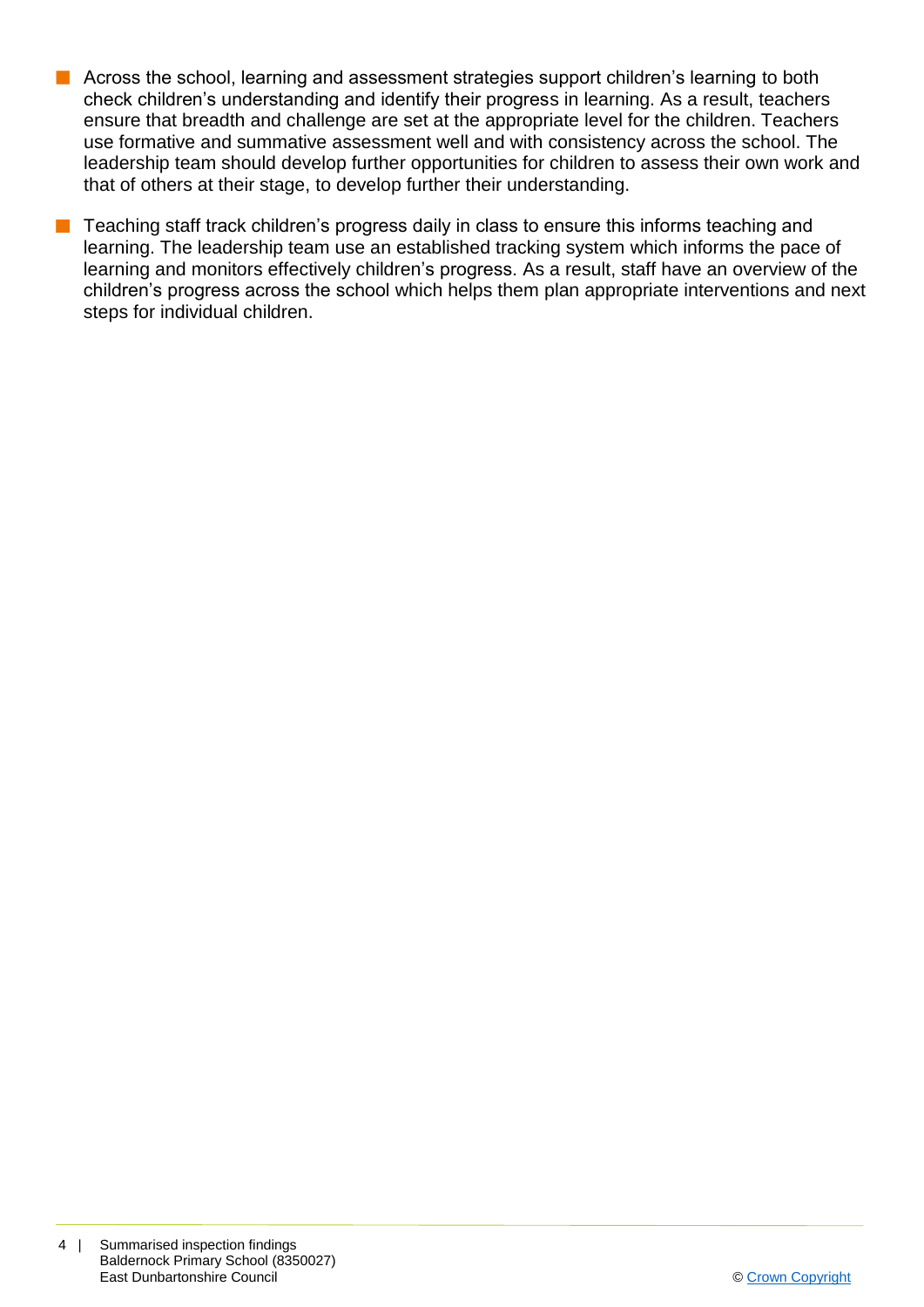#### **2.2 Curriculum: Learning pathways**

- **n** Effective curricular pathways are in place for literacy, numeracy and health and wellbeing. These meet the needs of children and support their progress in learning. The school uses frameworks provided by the local authority and has adapted them to take account of the local context. The curriculum reflects the school's vision, values and aims. Staff should continue to develop a curriculum rationale that emphasises further the school context and the aspirations of the community it serves.
- $\blacksquare$  Teachers review the curriculum effectively and continue to seek examples of good practice from outwith the school, including when working with external partners. Further opportunities to explore 'real life' contexts should be developed. These should be more aligned with the 'Careers Education Standard' to help staff build a richer curriculum and incorporate more creativity within the curriculum. For example, developing appropriate skills and relating activities to real-life contexts.
- $\blacksquare$  Senior leaders should review the school's approach to interdisciplinary learning to ensure children receive a broad range of experiences across multi-composite classes.

The school currently provides two hours of high-quality physical education for all children.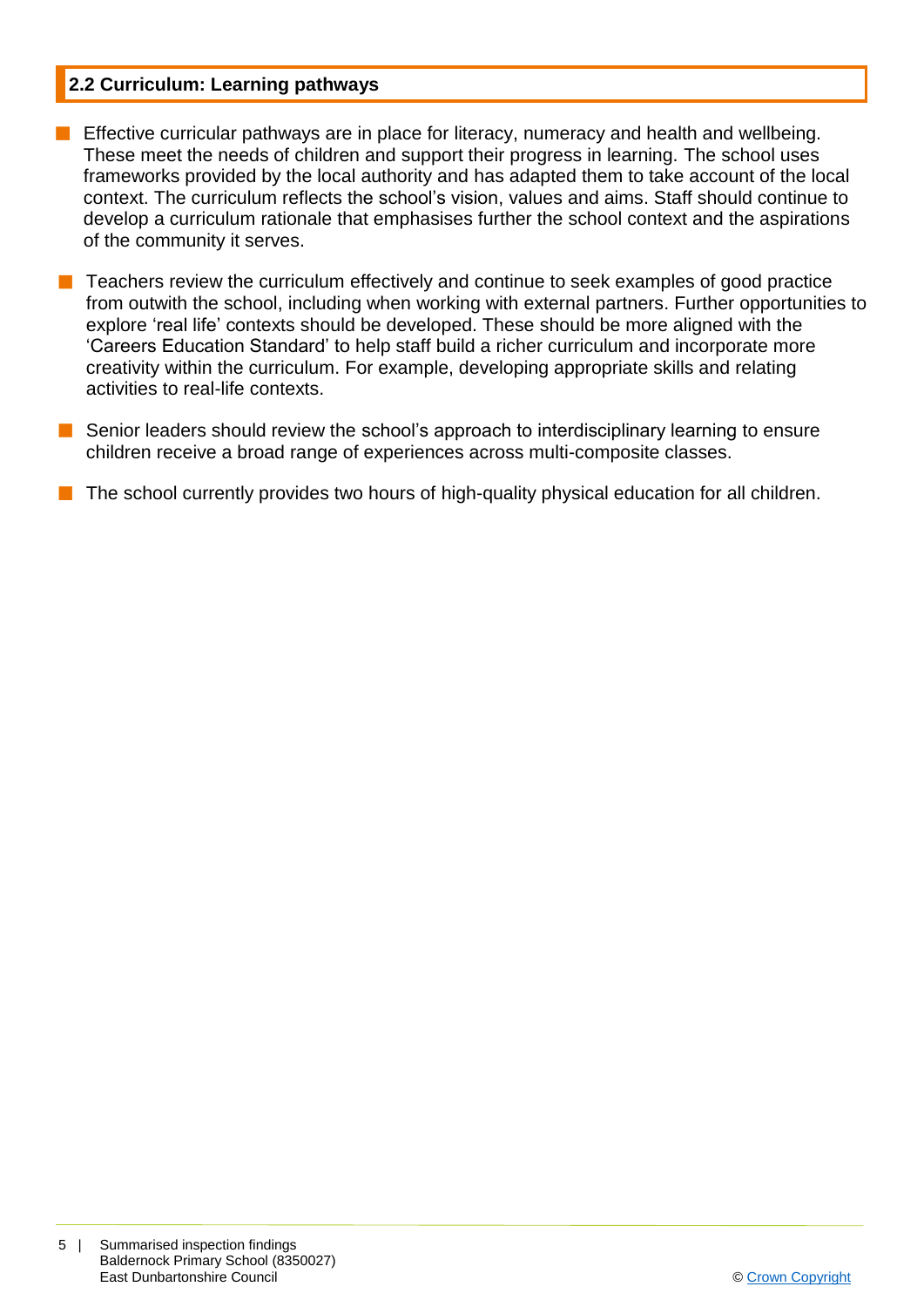#### **2.7 Partnerships: Impact on learners – parental engagement**

**n** The school has established effective collaborative working with the Parent Council and wider parent body to engage parents in the work of the school. The school consults regularly with parents and welcomes their views on the life and work of the school. For example, a recent parent consultation has resulted in an innovative approach to homework. Parents are also evaluating the quality of partnership working between home and school to support children's learning. As a result, parents engage further in drop-in sessions in order to meet their needs and address more effectively parent priorities.

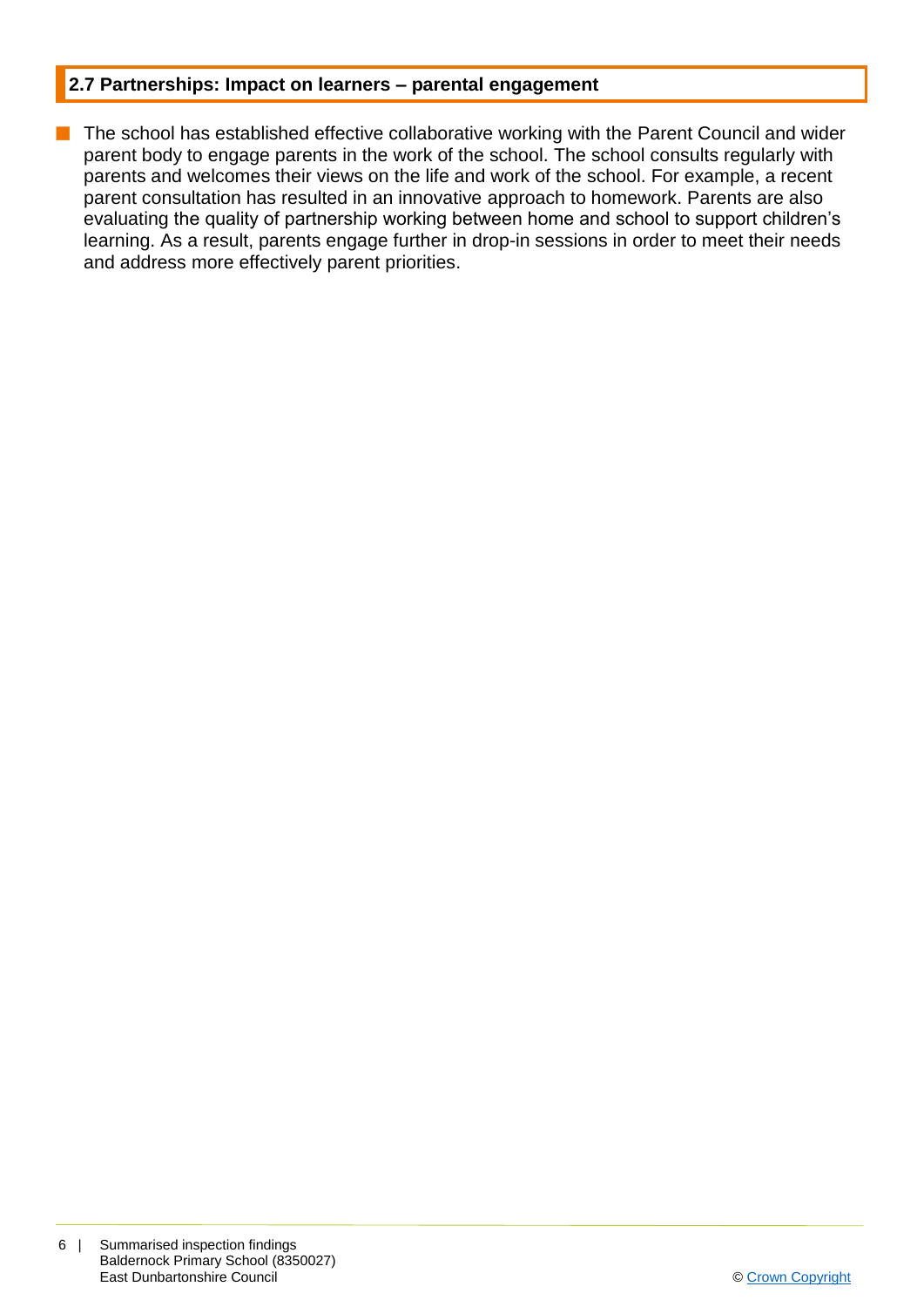### **2.1 Safeguarding**

**n** The school submitted self-evaluation information related to child protection and safeguarding. Inspectors discussed this information with relevant staff and, where appropriate, children. In addition, inspectors examined a sample of safeguarding documentation. Areas for development have been agreed with the school and the education authority.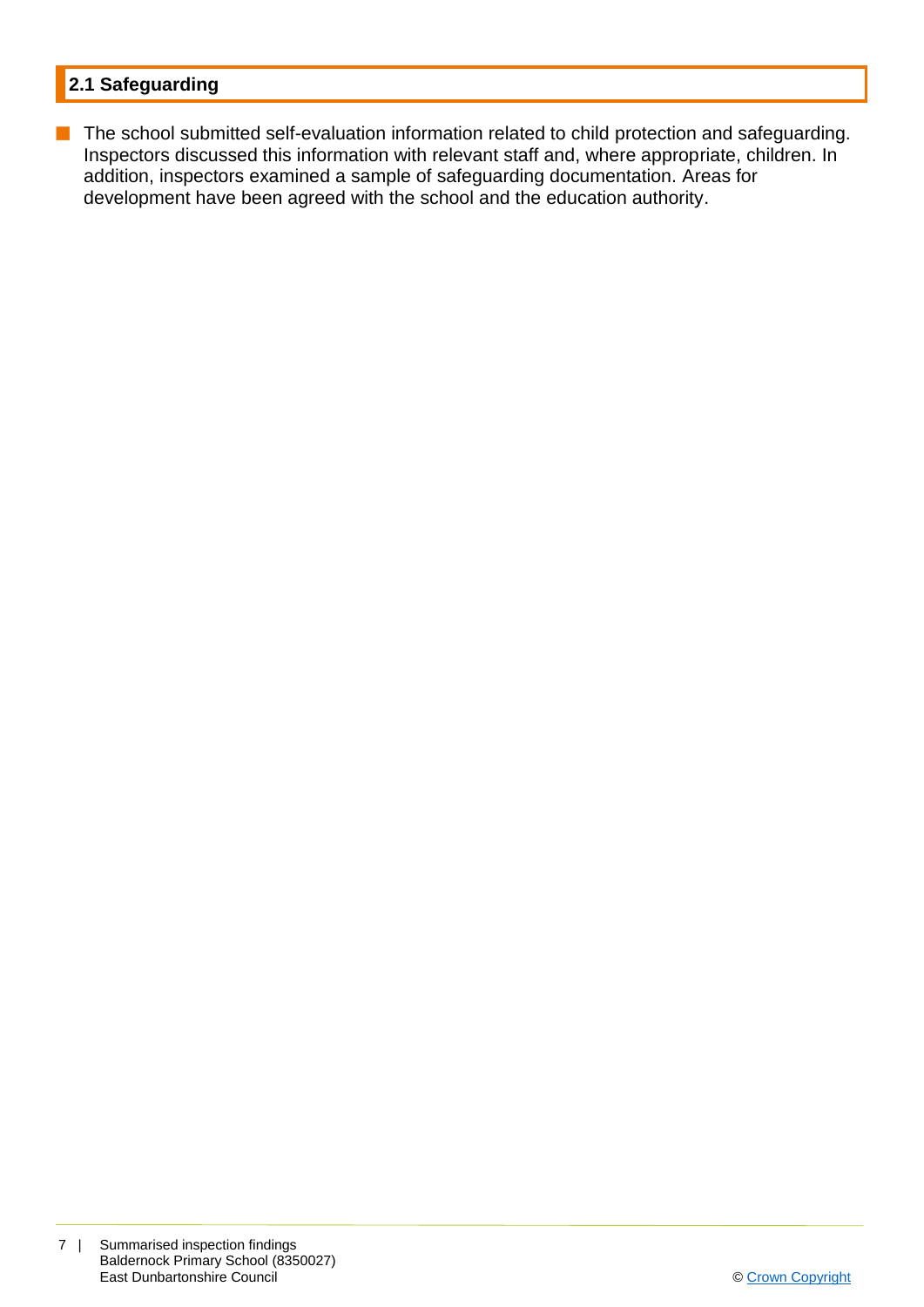#### **3.1 Ensuring wellbeing, equality and inclusion very good**

This indicator focuses on the impact of the school's approach to wellbeing which underpins children and young people's ability to achieve success. It highlights the need for policies and practices to be well grounded in current legislation and a shared understanding of the value of every individual. A clear focus on ensuring wellbeing entitlements and protected characteristics supports all learners to maximise their successes and achievements. The themes are:

- $\blacksquare$  wellbeing
- $\blacksquare$  fulfilment of statutory duties
- $\blacksquare$  inclusion and equality

The school has a well-developed culture of collaborative working to promote health and wellbeing. Under the leadership of the headteacher, staff have prioritised the social and emotional wellbeing of children as a fundamental precursor to them being able to learn effectively. As a result, children feel valued, safe and happy in their school. All stakeholders are very positive about the strong sense of community which they see as characteristic of the school. The headteacher is working well with staff to extend their awareness of the children's rights legislation that underpins the national approach to health and wellbeing. As a result, senior leaders and teachers have a good understanding of their roles and responsibilities in relation to statutory duties.

The headteacher has a strategic approach to developing health and wellbeing for children and staff. This includes engaging staff in regular professional learning, for example, around the local authority 'compassionate, connected community' initiative. Staff undertake professional learning and this underpins the inclusive approach staff are taking in their newly developed Promoting Positive Relationships Policy. The school is at the point of engaging parents and children in developing and agreeing this policy for implementation. The pupil council has already identified health and wellbeing as a priority for its work in the current session. They are taking this work forward supported by the use of, (HGIOS?). Children are developing confidence and skills in relation to citizenship as a result of increasing engagement with school improvement priorities. As a result of this, children are more fully involved with school activities, participate in leadership roles and are developing a wide range of skills.

 $\blacksquare$  All children are familiar with the wellbeing indicators and can discuss them in relation to their everyday experiences of school and use them to evaluate their wellbeing. Teachers use these, as required, in dialogue with children to provide a more detailed analysis of wellbeing needs and to identify potential concerns. Staff know all children and families very well. Robust procedures are in place to identify children's learning needs as they arise and address them successfully. Children and parents agree on strategies to address any barriers to learning. This may include additional support staff implementing particular interventions or seeking advice from the senior leadership team. These are reviewed regularly and their impact evaluated to ensure that children make very good progress in their learning.

Staff use the immediate environment and local community effectively to deliver a range of creative approaches to support the social and emotional wellbeing of all children. Staff are strongly committed to using outdoor education and outdoor learning to underpin the whole-school approach to health and wellbeing. Daily physical activity, such as walking and running, provide stimulating and supportive contexts in which children can understand and improve their sense of wellbeing. These provide an effective foundation to 'getting it right for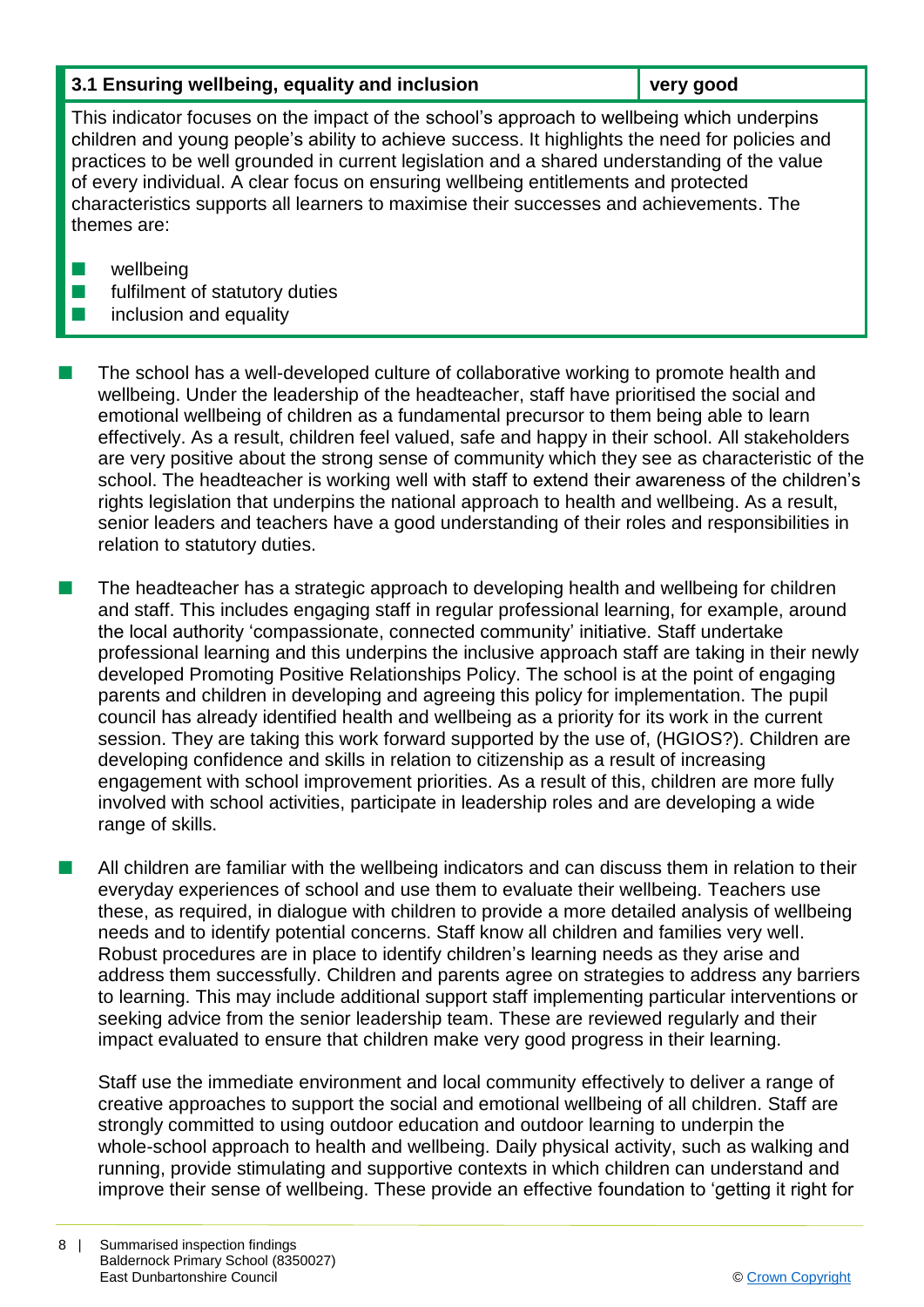every child'. As a result, most children are fit and active across the school. They appreciate and understand, about the importance of health and wellbeing.

- $\blacksquare$  The school has relevant policies that take good account of guidance on targeted support from East Dunbartonshire Council. Senior leaders monitor effectively the work of the school. In doing so they provide effective feedback to ensure children's needs are being met. The staff 'Pupil Support Group' carefully considers appropriate interventions and designs individualised support programmes where needed. Parents and children agree on helpful long-term and short-term targets and termly evaluations.
- **n** The school is meeting the main duties under the Schools (Health Promotion and Nutrition) (Scotland) Act 2007 to ensure access to drinking water throughout the day, protect the identity of those entitled to a free school meal and promote the school meal service to parents and children.
- $\blacksquare$  The nutritional analysis of the three-week menu cycle shows that there is further work to be done to comply fully with the regulations.
- $\blacksquare$  The school provides religious and moral education (RME) and religious observation (RO) which is in line with national advice. The school has a planned programme of assemblies which supports children to celebrate the school values and encourages children to reflect on social and global issues. Children plan and lead acts of RO, as part of a larger planned programme. This supports them to consider their own experiences in light of deeper questions about meaning, value and purpose in life.
- Senior leaders and staff are aware of the need to ensure all children have a developed understanding of diversity and equality. There are appropriate approaches planned through learning experiences in RME and social subjects. A few children have spoken to others, for example at assemblies, about particular barriers they experience and this supports a greater appreciation of the difficulties they face in class. Representatives from different cultures and religious groups meet with children as part of a visiting programme and talk about their life experiences. The school should continue, as planned, to explore ways to embed learning about diversity and equality across all areas of the curriculum.
- n The headteacher understands the fundamental role played by children's rights in education and rightly makes this the lens through which staff and stakeholders view health and wellbeing. Across the school, children have a good awareness of rights and recognise how they inform the values, vision and aims of the school. The school has achieved a bronze Rights Respecting Schools award and staff plan to develop further the role of children's rights to embed it fully within the school.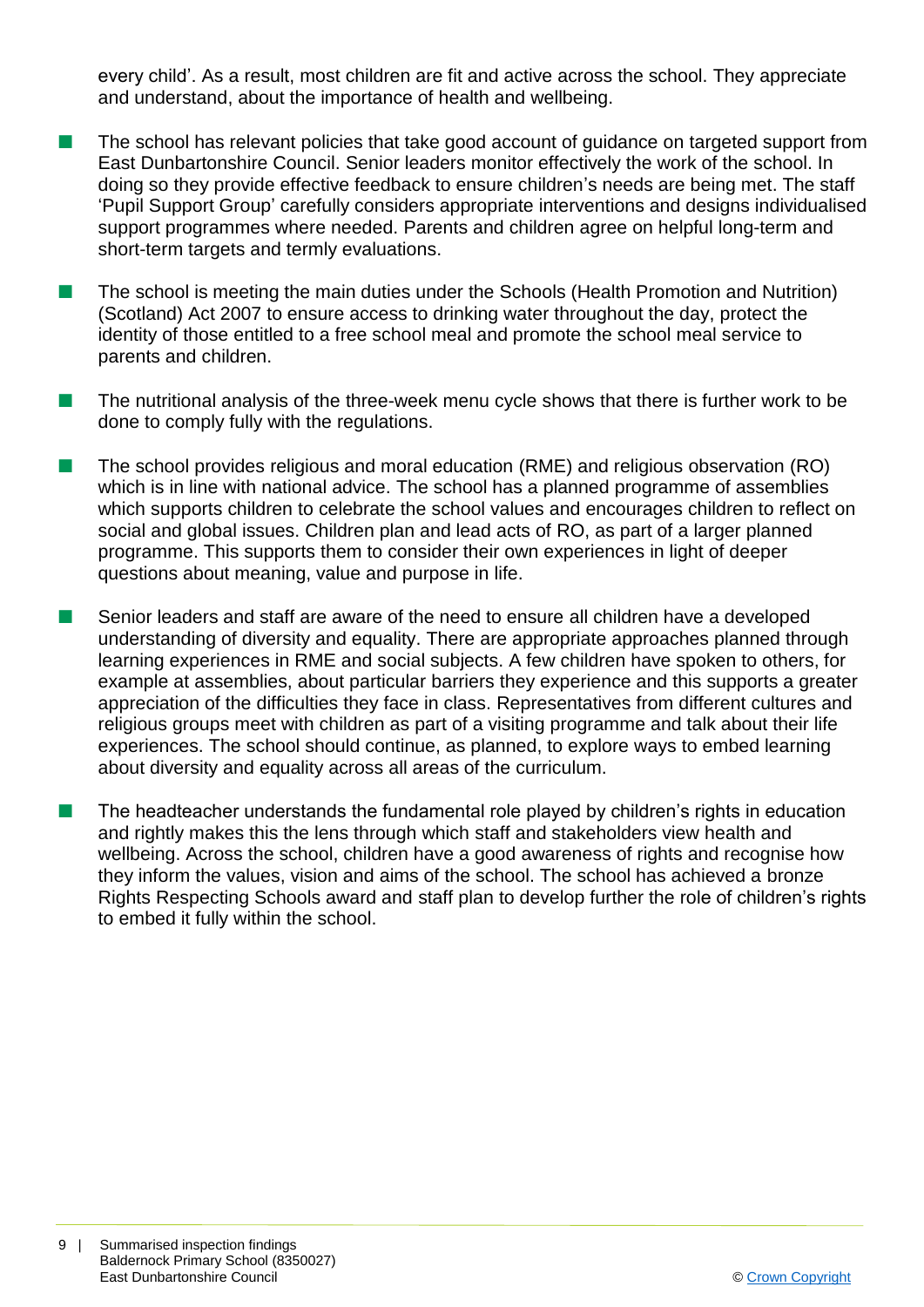| 3.2 Raising attainment and achievement                                                                                                                                                                                                                                                                                                                                                                                  | very good |  |
|-------------------------------------------------------------------------------------------------------------------------------------------------------------------------------------------------------------------------------------------------------------------------------------------------------------------------------------------------------------------------------------------------------------------------|-----------|--|
| This indicator focuses on the school's success in achieving the best possible outcomes for all<br>learners. Success is measured in attainment across all areas of the curriculum and through<br>the school's ability to demonstrate learners' achievements in relation to skills and attributes.<br>Continuous improvement or sustained high standards over time is a key feature of this<br>indicator. The themes are: |           |  |
| attainment in literacy and numeracy<br>attainment over time<br>overall quality of learners' achievement<br>equity for all learners                                                                                                                                                                                                                                                                                      |           |  |

It is important to note that the number of children in cohorts is variable and in some stages fewer than ten. Consequently, overall statements about progress have been made to ensure the anonymity of individuals. Across the school, almost all children are making very good progress in their learning.

#### **Literacy and English**

Overall, attainment in literacy is very good.

#### **Listening and talking**

n Almost all children are making good progress in listening and talking. Almost all listen well to instructions and speak clearly about their learning. They interact well with their teachers and are articulate and expressive in their conversations. Children listen well to teachers but a few are still learning to listen well to each other. Across the school, almost all take turns when speaking to each other and extend and counter the conversations they have with other children. At first and second levels, children are articulate and express ideas and information well. They present information effectively through various assembly contributions and as pupil council members and house captains. Children demonstrate strong skills in talking and listening during their participation in organised debates at the associated secondary school.

#### **Reading**

Almost all children are making very good progress in reading. At early level, children are developing effectively their knowledge of sounds, letters and patterns and building up their vocabulary through class activities. At first level, children read well and are aware of fluency and expression when reading aloud. They name several popular children's authors and explain why they enjoy a particular text. Children recount their favourite passages from and discuss their reaction to texts. They are aware of genre and discuss different kinds of books and texts and identify those which are non-fiction. At second level, children read well with fluency and expression when they read aloud. They comment on the books they are reading both in school and at home and identify the main features. Almost all children name a number of authors and their works. They identify the genre to which they belong. Almost all children are aware of the available texts in their classroom. A few children would value having more choice of texts in their classroom to further their reading.

#### **Writing**

Across the school, almost all children are making very good progress in writing. At early level, children are exploring ways to convey information in imaginative and real contexts. At first level, children are writing stories which they have planned and prepared around a number of themes. Children work well in pairs and write interesting and detailed stories in various contexts with support and structure from the teacher. At second level, almost all children are writing appropriately and experiencing writing for different purposes. Most children are aware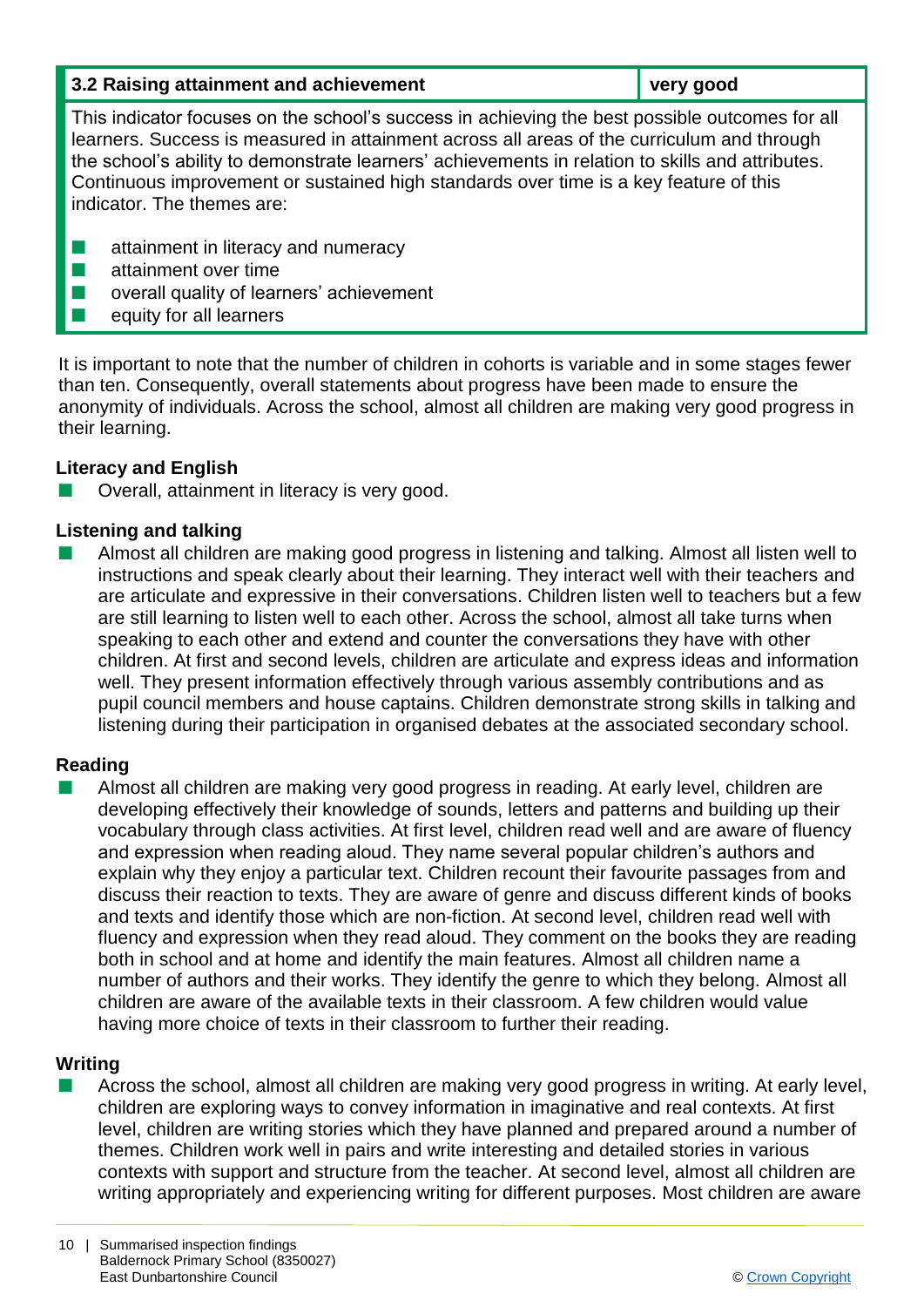of different kinds of writing and write imaginative, instructional and personal stories, as well as persuasive letters. Children can apply their writing skills with confidence. The presentation of children's work is good across the school and teachers provide positive and constructive feedback to children on their writing with a degree of consistency. The school displays high-quality children's written work around the school.

#### **Attainment in numeracy**

n Overall, children are making very good progress in numeracy and mathematics. Almost all children at early level, and all at first and second levels, attain or exceed national expectations.

#### **Number, money and measure**

At early level, children estimate the amount of items in a group or visual representation. They count with confidence and add and subtract up to ten. They understand and use time vocabulary in relation to daily routines and events. Children use coins up to the value of 10p and weigh objects. Children use relative terms with confidence such as longer, longest, heavier, more, less and use building blocks to make simple three-dimensional objects. At first level, children demonstrate good skills in interpreting questions, explaining their choice of mathematical strategies, linking mathematical concepts and using algebraic reasoning. They have a sound knowledge of key number facts and are developing fluency in their use of mental processes. Children use mathematical vocabulary accurately and apply creative solutions to problems involving the four basic operations with whole numbers up to and including three digits. They calculate correctly change from £20 in pounds and pence. Children understand fractions, decimals and percentages and are confident in calculating equivalences. They know patterns and sequences involving numbers, shapes, pictures and objects. At second level, children apply their skills in numeracy and mathematics with confidence. They demonstrate mental agility in performing basic number operations and in more complex calculations. They are confident in place value, estimating, rounding and problem solving. Children can justify why they use a particular process and discuss and evaluate these with peers and staff. They value working with 'maths buddies', which supports their understanding of mathematical thinking. Children link effectively mathematical concepts. They can calculate percentage discount accurately using sums of money and are confident in calculating time using 12 and 24-hour notations.

#### **Shape, position and movement**

At early level, children recognise and can name basic shapes. At first level, children describe with accuracy, the properties of a range of simple two-dimensional shapes and three-dimensional objects using appropriate vocabulary. At second level, children can discuss the main features of two-dimensional shapes and three-dimensional objects using appropriate terminology correctly, and can calculate the area of basic triangular and rectangular shapes. They are less confident in understanding the properties of a circle. All children describe and measure accurately a variety of angles and could use compass points to direct movement.

#### **Information handling**

 $\blacksquare$  At early level, children use simple charts, displays or menus to find information and can draw simple diagrams to record information. At first level, children apply their learning on data handling effectively to their learning in other areas of the curriculum, for example, in quantifying and comparing information about Viking populations, ships and journeys. They design with accuracy information displays for whole-school surveys, for example on children's favourite playtime games and activities. At second level, children represent and interpret information from bar graphs, line graphs and pie charts. They would benefit from using a wider range of data handling, for example Venn and Carroll diagrams.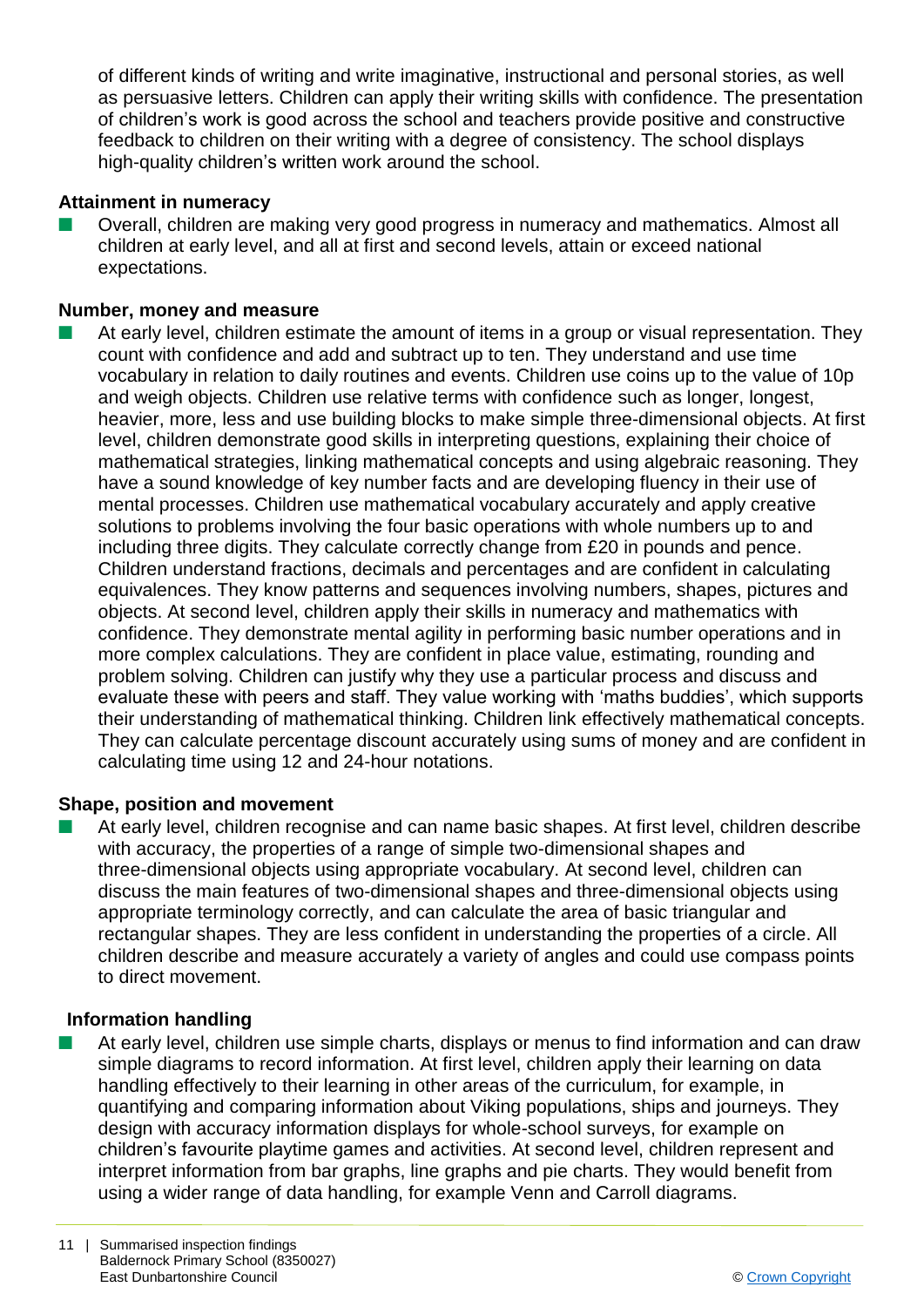While children are aware of the value of mathematics and numeracy in relation to some specific areas of work, they would benefit from developing a wider appreciation of the applications of mathematics in everyday life.

#### **Attainment over time**

Overall, children make very good progress over time. They maintain high levels of attainment over time. Data provided by the school for the past four years is accurate and shows that overall, almost all children achieved the expected national standard in literacy and numeracy during this period.

#### **Overall quality of learners' achievement**

- Staff record children's participation in a broad range of activities to ensure no child misses out on opportunities for achievement. They also record what children are doing outside of school and encourage children to take part in a variety of different activities to broaden their learning experiences.
- Children are achieving well across a range of contexts. Their participation in after-school clubs and at lunchtime, including, for example, music, dance, photography, cycling, walking, tennis and chess, demonstrates their enthusiasm and the valuable skills they have achieved. Children in P6 and P7 lead a number of lunchtime clubs. This is currently being extended to children in P4 and P5. As a result, children are growing in confidence and display leadership and strong communication skills. Active schools have seen a steady increase in participation over the past three years so that now all children participate in some activity. Along with their participation in house and committees meetings on Friday afternoons, children plan and present RO events, which support all children to develop their interests, confidence and skills. They contribute as effective members of the community. The leadership team should extend their approaches to tracking or recording children's wider achievement making children aware of skills and link these skills to the 'Career Education Standard.'

#### **Equity for all learners**

- The leadership team and staff make use of the Pupil Equity Fund to support the expansion of digital hardware through the supply of tablet computers. This approach targets children with specific needs and helps all children to develop skills in numeracy and raise attainment.
- $\blacksquare$  The school has robust attendance procedures and these are effective in ensuring that children are in school. There have been no incidents of exclusion in recent years.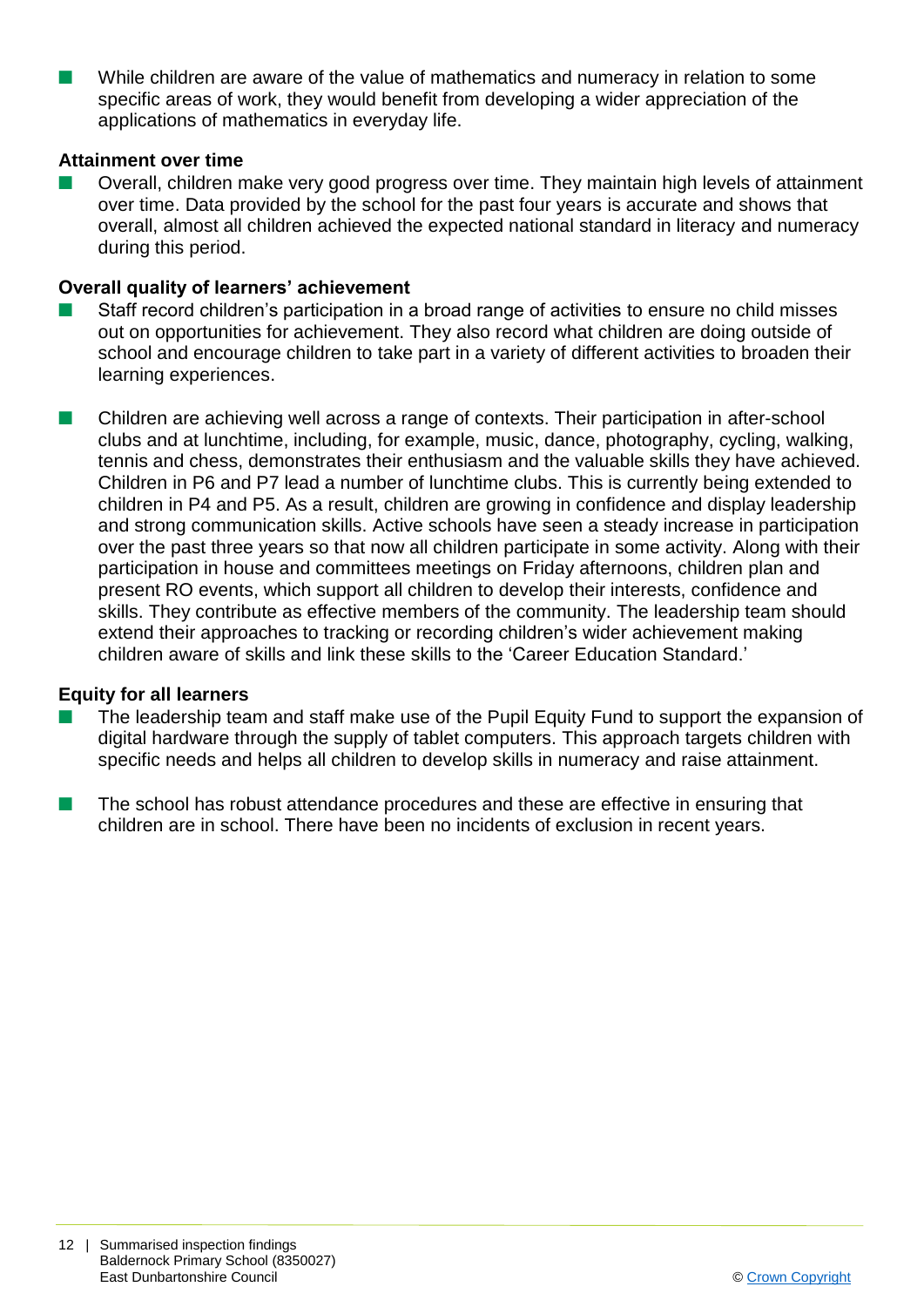#### **School Empowerment**

- Developing staff autonomy and aspects of leadership
- $\blacksquare$  The leadership team is developing a culture of trust and autonomy to encourage teachers to adopt new approaches, take measured risks and develop creativity and innovation across the system. This approach to empowerment is growing effectively where staff work closely together and have developed a clear whole school vision.
- **n** Staff members lead development work in areas such as autism and outdoor learning. This further involves delivering awareness-raising sessions to other members of the staff team and keeping them informed of professional developments in this area.
- $\blacksquare$  The leadership team currently supports these initiatives through financing related professional development opportunities for staff. They support a degree of management time, through class cover arrangements, for staff to take forward these remits and provide protected time within working time agreements to facilitate their roles in school. Staff involved are encouraged to produce strategic plans and ideas to enhance the learning throughout the school. Staff discuss these and where appropriate, implement where possible.
- The leadership team is developing further inclusive practices across the school such as 'compassionate and connected community' and related inclusion training. Staff are encouraged to engage with relevant training through the local authority's continuing professional development catalogue and access other appropriate opportunities. These opportunities enhance staff ownership and leadership capacity.
- n Children benefit from these initiatives undertaken across the school and the raised level of expertise offers exciting possibilities of new approaches in the curriculum. Teachers are developing awareness of a greater understanding of child development and individual needs.